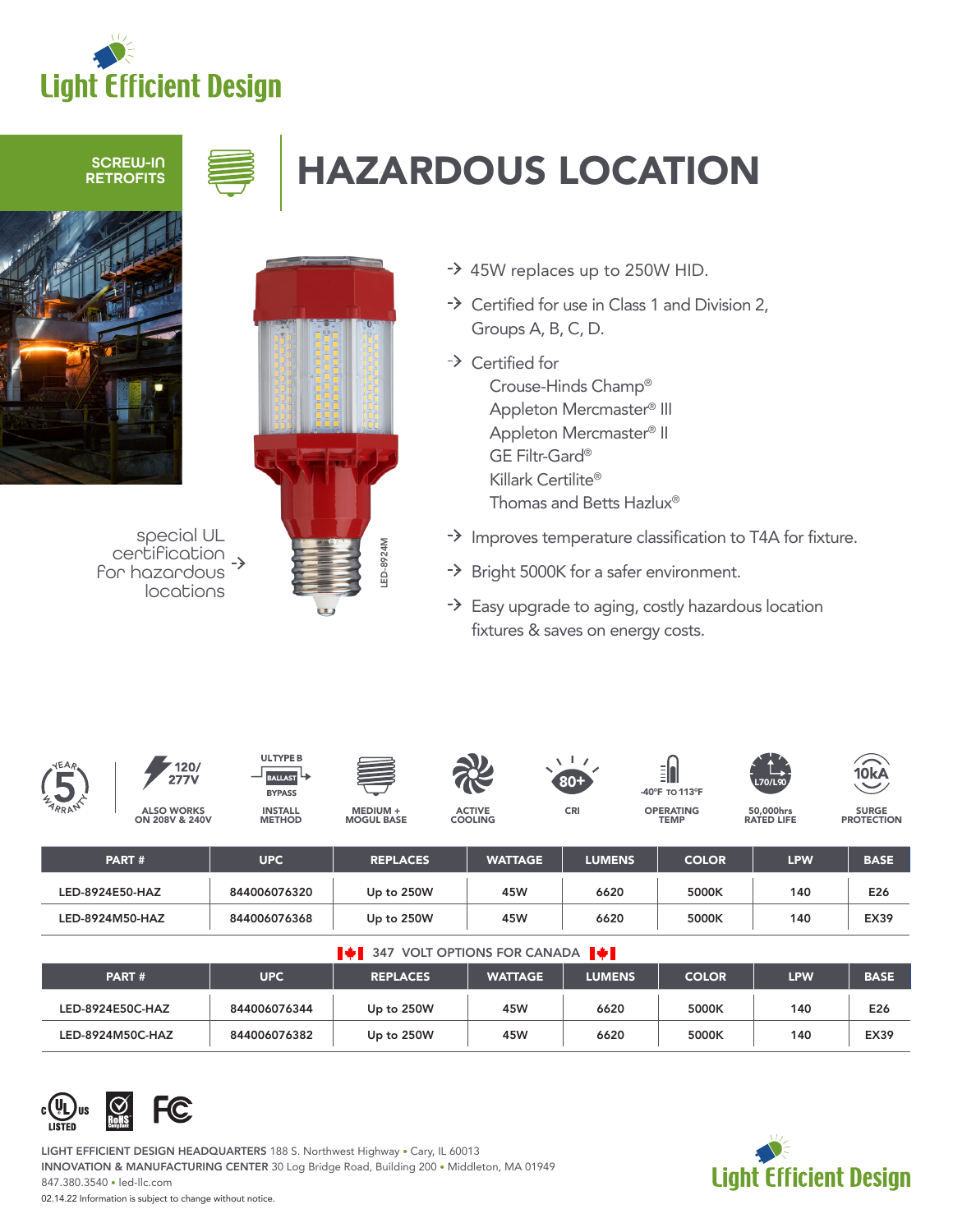





#### GE FILTR-GARD

| <b>FITTING</b>          | <b>FILTR-GARD CATALOG #</b> | <b>BALLAST HOUSING</b> | <b>RETROFIT KIT</b> |
|-------------------------|-----------------------------|------------------------|---------------------|
| <b>Ballast Housing</b>  | Series H2 balst housings    | H2*05K, H2*05L, H2*10M | LED-8924E50-HAZ     |
| Cover/Mounting          | Series H2000 mounts         | All Others             | LED-8924M50-HAZ     |
| <b>Optical Assembly</b> | Series H2000 opticals       |                        |                     |

### CROUSE-HINDS CHAMP

| <b>FITTING</b>                           | <b>CROUSE CATALOG #</b>                                                                                | <b>BALLAST HOUSING.</b>      | <b>RETROFIT KIT</b>                 |
|------------------------------------------|--------------------------------------------------------------------------------------------------------|------------------------------|-------------------------------------|
| <b>Ballast Housing</b>                   | VMVS, VMVM, VMVC<br>$(175, 100 \& 175)$                                                                | VMVS050, VMVM070,<br>VMVM100 | LED-8924E50-HAZ<br>LED-8924E50C-HAZ |
| <b>Champ Cover</b><br>(Mounting Module)  | APM2, APM3, HPM2, CM2,<br>CM3, TWM2, TWM3, JM5,<br><b>PM5, QM25</b>                                    | <b>All Others</b>            | LED-8924M50-HAZ<br>LED-8924M50C-HAZ |
| <b>Optical &amp; Guard</b><br>Components | G24, G24 S808, P21, PD70,<br>RA70, G241, G243, G245,<br>P241, R2, R3, R5, P23, PR2,<br><b>PR3, PR5</b> |                              |                                     |

#### APPLETON MERCMASTER III

| <b>FITTING</b>                                                                                                                                                         | <b>APPLETON CATALOG #</b>                                            | <b>BALLAST HOUSING</b>                                                                                                                                     | <b>RETROFIT KIT</b>                                              |  |
|------------------------------------------------------------------------------------------------------------------------------------------------------------------------|----------------------------------------------------------------------|------------------------------------------------------------------------------------------------------------------------------------------------------------|------------------------------------------------------------------|--|
| <b>Ballast Housing</b>                                                                                                                                                 | MLBG, MLBR, KPB & KPBR                                               | <b>MLBG &amp;MLBR</b>                                                                                                                                      | LED-8924E50-HAZ<br>LED-8924E50C-HAZ                              |  |
| KPA75, KPA100, KPAF75,<br>KPAF100, KPC75, KPC100,<br><b>KPCH75, KPCH100,</b><br><b>Mounting Hood</b><br>KPS125, KPS150, KPST125,<br><b>KPST150, KPWB75,</b><br>KPWB100 | LED-8924M50-HAZ<br><b>KPB &amp; KPBR</b><br>LED-8924M50C-HAZ         |                                                                                                                                                            |                                                                  |  |
|                                                                                                                                                                        |                                                                      |                                                                                                                                                            | Note: This kit is for installation in the U.S. only when KPS125, |  |
| <b>Optical &amp; Guard</b><br>Components                                                                                                                               | KPA75, KPA100, KPAF75,<br>KPAF100, KPC75, KPC100,<br>KPCH75, KPCH100 | KPS150, KPST125, KPST150 mounting hoods are used. This<br>kit is not compatible with luminaires with the short 5 $1/2$ "<br>Globe VPGL-1HR and Guard KGU1. |                                                                  |  |



LIGHT EFFICIENT DESIGN HEADQUARTERS 188 S. Northwest Highway • Cary, IL 60013 INNOVATION & MANUFACTURING CENTER 30 Log Bridge Road, Building 200 • Middleton, MA 01949 847.380.3540 • led-llc.com